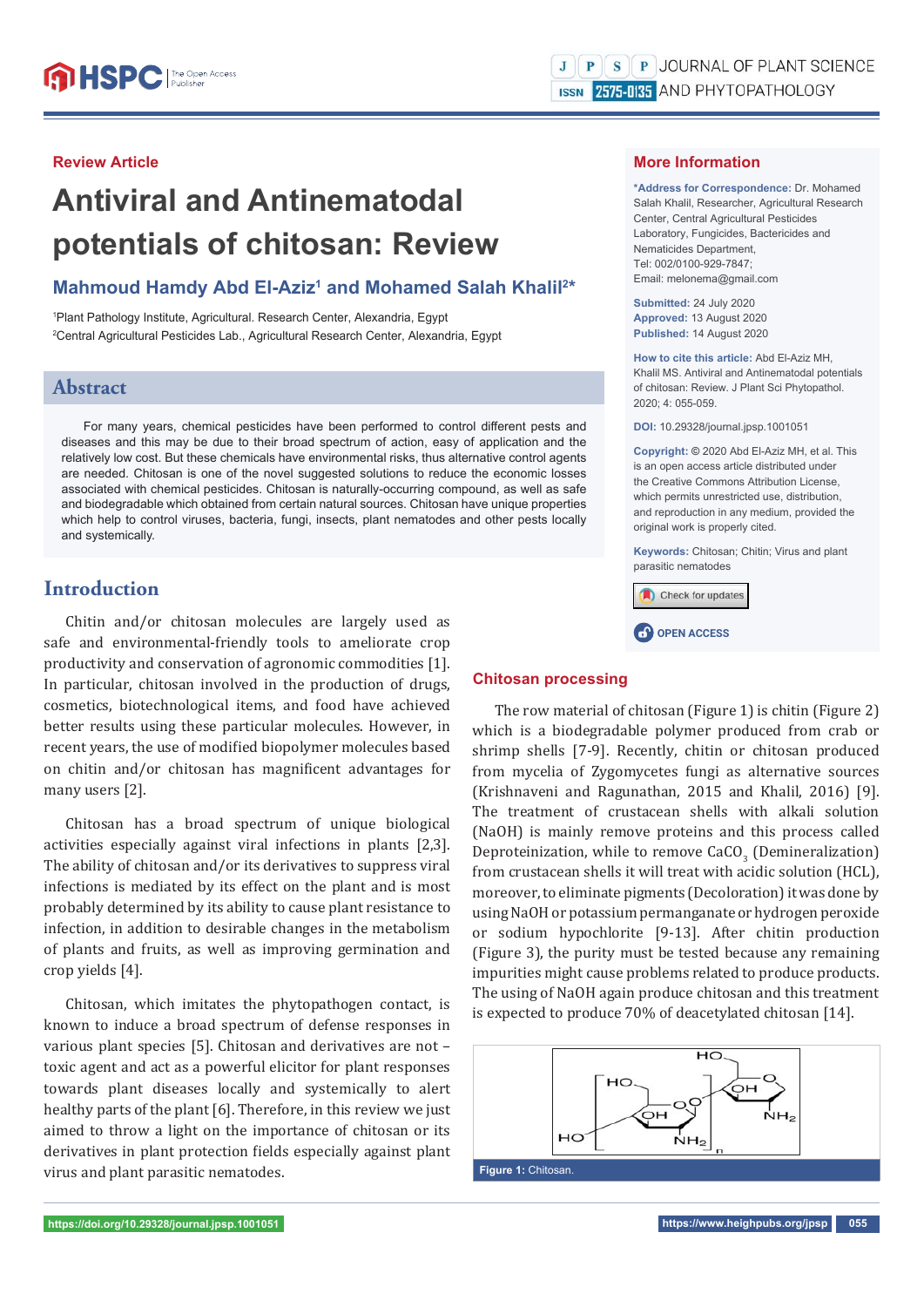





# **Dissolving of chitosan**

Normally chitosan is insoluble in water, but soluble in some aqueous acidic solutions. The most widespread solvent to dissolve chitosan is 1% acetic acid (as a reference) at a pH near 4. Also, chitosan is soluble in 1% hydrochloric acid and dilute nitric acid, but is insoluble in sulfuric and phosphoric acids. Acetic acid solution with high concentration at elevated temperature can provide depolymerization of chitosan [15]. There are many important factors that have vital effects on chitosan solubility. These factors can include temperature, alkali concentration, time of deacetylation, prior treatments applied to chitin isolation, ratio of chitin to alkali solution, particle size, etc. [16].

## **General uses of chitosan**

Chitosan significantly has found applications in various fields such as cosmetics, paper, textile and food processing industries, medicine, agriculture, photography, chromatographic separations, wastewater treatment, and solid state batteries [17]. The versatility chitosan in various fields is due to its enviable properties such as biodegradability, biocompatibility, functional groups, low toxicity, renewability, large molecular weight, particle size, density, viscosity, etc. [17]. Chitosan has been recognized as a promising adsorbent [18].

## **Agricultural applications of chitosan**

Chitin and/or chitosan has fungistatic or fungicidal activity against many plant fungal diseases. In soil applications, chitosan was successfully reduced the incidence of *Fusarium*  wilt in several plant species [19-21]. Similarly, chitosan proved *efficacy against Cylindrocladium floridanum* [22], *Alternaria solani* [23] and *Aspergillus ϔlavus* infections [24].

Otherwise, chitosan or its derivatives prevents the growth of several pathogenic bacteria including *Xanthomonas* [25], *Pseudomonas syringae* [26], *Agrobacterium tumefaciens* and *Erwinia carotovora* [11]. However, the antimicrobial activity of chitosan seems to be higher against fungi than bacteria [27], and among bacteria often been higher against Gram-positive than Gram-negative ones.

The chitinase and chitosanase activity in seeds protected by films of chitin and its derivatives has also been reported by Zargar, et al. [28]. The antimicrobial properties of chitosan and its outstanding film-creating aptitude have been exploited in the post-harvest preservation of fruits and vegetables. Covering fruits and vegetables with a chitosan film grants them antimicrobial protection and enhanced shelf life [29].

Therefore, using of chitin or chitosan in agriculture has four main directions: (1) plant protection against pests and diseases, as well as in preened post-harvest, (2) as microbial biocide (bio-agent) and increase the antagonist microorganism action, (3) support of beneficial plant microorganism symbiotic relationships and (4) plant growth regulation and development. Moreover, biogenic elicitors of natural oligosaccharide are the key of signal molecules in plants [30]. They occur *in vivo* upon the destruction of cell walls as a result of trauma or phytopathogen invasion and trigger a cascade of local and systemic responses preventing further reproduction of a fungus, bacterium, or virus [31,32].

## **The antiviral activity of chitosan**

Different studies clarified that chitosan prevents the plant viral infection [1,19,33]. Because deamination at the site of polymer chain breakage causes the formation of a new 2, 5-anhydromannose structure, which led to suggest that it is precisely this terminal residue that determines the high activity of deaminated derivatives [34]. Also, the anionic derivatives of chitosan such as chitosan 6-O-sulfate-N-succinate, carboxymethyl chitosan and chitosan sulfate were recorded the lowest activity. Thus, the polycationic properties of chitosan are probably important to its antiviral activity not only toward phage infections but also toward viral infections of plants [34-36]. However, chitosan recorded structurally changes in the particles of phage and damage in their integrity [1]. Chitosan recorded decrement in the number of tobacco mosaic virus particles (Hu, et al. 2009).

Certain studies showed important results about the antiviral impact of chitosan against alfalfa mosaic virus (AMV) on bean [37,38]. It was found that, treatment of the lower surface of a bean leaf with chitosan caused resistance to AMV of its upper surface, the treatment of lower leaves caused resistance in upper leaves, and the treatment of one half of a leaf caused resistance on the other, untreated half. These data suggest that chitosan induces systemic acquired resistance in plants. Chitosan was found to be inhibit the number of local necrosis caused by tobacco mosaic virus especially in lowmolecular (Davydova, et al. 2011) and alfalfa mosaic virus [37].

Probably that using chitosan is suppressing the infection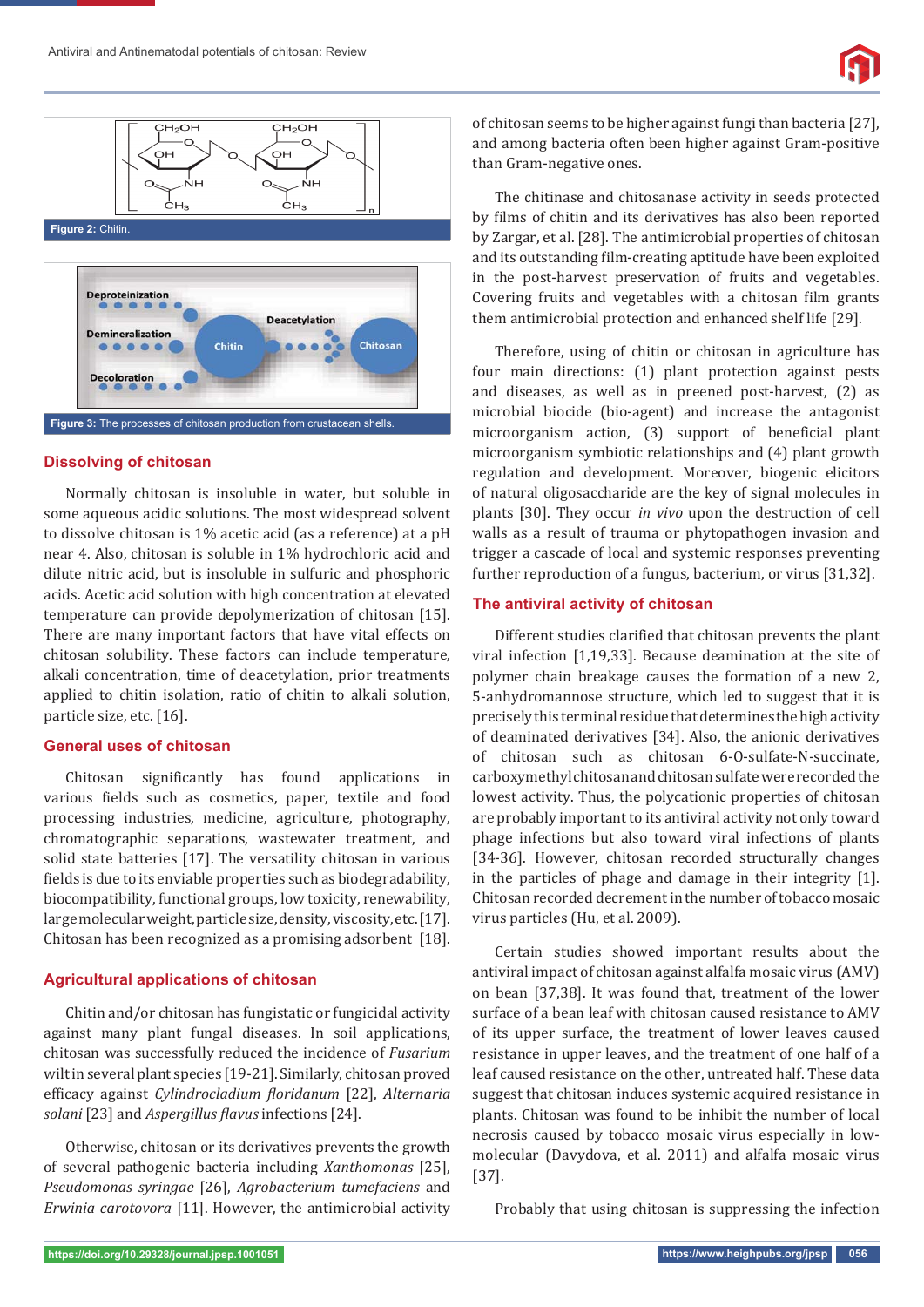

irrespective of the type of the virus. Furthermore, plants carrying a dominant gene of resistance to a certain virus are known to respond to inoculation by the formation of local lesions, and the virus usually cannot move beyond them. Such a response of the plant is called the hypersensitivity response.

Chitosan was found to induce the most important molecular markers of systemic acquired resistance in plants such as salicylic acid which is an essential component of distant signaling [39] and pathogenesis related proteins (PRproteins) [40], as well as, β-1,3-glucanases and chitinases particularly [5].

The induction of antiviral resistance action may not require the penetration of chitosan into plant cells or the vascular system. However, radiolabeled chitosan oligomers with a polymerization degree of  $> 6$  can't move along plant vessels (Pena-Cortes, et al. 1995). On the other hand, insoluble microcrystalline chitosan was as effective as its soluble analogues in inducing antiviral resistance in bean [38].

#### **Nematicidal activity of chitosan**

The availability of chemical nematicides commercially have environmental limitations and high toxic for humans. Hence, it was necessary to find new nematicides derived from natural substances or to develop new strategies for managing PPNs [41].

Currently, chitosan is a novel trend which considered a bioactive polymer and widely applied in agricultural systems. Chitosan has precedence due to its functional properties such as anti-bacterial, anti-fungal, anti-viral, and antiprotozoal activities, as well as non-toxic, easy to modify and biodegradation [42,43].

The nematicidal or nematostatic activity of chitosan were proved in crop protection fields. The nematicidal activity of chitosan and its derivatives hasn'tbeen studied enough. However, there are certain investigations confirmed the activity of chitosan against plant parasitic nematodes [41,44-47].

 Chitinous materials (included chitosan) were effective in reducing egg hatching and larvae viability of the rootknot nematodes species such as *Meloidogyne incognita* [46], *Meloidogyne javanica* [45] and *Meloidogyne arenaria* [1], in addition to cyst nematode; *Heterodera glycines* [48].

The molecular weight and concentration of chitosan are considered specified factors for nematicidal activity. Khalil and Badawy [46] were succeeded to prove that low molecular weight of chitosan was more effective than high molecular weight as a natural nematicide. Also, it was found that chitosan combined with some agricultural wastes e.g. mentha, *Brassica*, onion, groundnut, urad, coconut and corn cob was more effective against *Meloidogyne incognita*, on eggplant than chitosan alone Asif, et al. 2017. All treatments decreased egg masses, eggs and soil population per 250 g soil.

In spite of the action of chitosan in reducing plant disease are currently not fully understood, but several investigations have shown that chitosan can induce plant resistance to several pathogens by restricting pathogen growth and/ or by eliciting several defense mechanisms [19]. There are many reports on combined applications of chitin/chitosan with biotic or abiotic agents. Combining the use of chitin or chitosan with bio-control agents might result in synergistic, additive or antagonistic effects against root-knot nematodes. Also, addition of chitin or chitosan to the soil enhanced the population of chitinolytic microorganisms (relating to the enzyme converting chitin (a polysaccharide) into chitobiose (a disaccharide) that ruin the eggs and cuticles of young nematodes which have chitin in their composition [49].

The indirect effect of chitosan was proved by Asif, et al. 2017 who found that chlorophyll, carotenoid, phenolic content, peroxidase and catalase were induced with chitosan alone or in combination with the agricultural wastes. While, Radwan, et al. [12] reported that chitosan displayed elicitor activity by inducing local and systemic resistance mechanisms of tomato plants against the root-knot nematode, *M. incognita*.

Finally it could be concluded that chitosan is effective tool against plant virus and nematodes with environmental friendly properties. Also, chitosan is considered to be a promising antimicrobial agent owing to its antibacterial and antifungal activities.

# **References**

- 1. Chirkov SN. The antiviral activity of chitosan (review). Prikl Biokhim Mikrobiol. 2002; 38: 5-13.
	- **PubMed:** https://pubmed.ncbi.nlm.nih.gov/11852567/
- 2. Malerba M, Cerana R. Applications of Chitin- and Chitosan-Based Polymers in Plants. Polymers. 2019; 11: 839-850. **PubMed:** https://pubmed.ncbi.nlm.nih.gov/31072059/
- 3. Nud'ga LA, Petrova VA, Ganicheva SI, et al. New Prospects in the Study of Chitin and Chitosan: Proc. Vth Conf, Moscow-Shchelkovo. May 25-27, 1999), Moscow: VNIRO. 2002; 242-245.
- 4. Hadwiger LA. CA Patent. 1989; 1263038 A1.
- 5. Ryan CA, Farmer EE. Oligosaccharide signals in plants: A current Assessment. Annu Rev. Plant Physiol. Plant Mol Biol. 1991; 42: 651–674.
- 6. El Hadrami A, Adam LR, El Hadrami I, Daayf F. Chitosan in Plant Protection. Mar. Drugs. 2010; 8: 968-987. **PubMed:** https://pubmed.ncbi.nlm.nih.gov/20479963/
- 7. Mack I, Andreas H, Marlene B, Julius K, Katharina JF, et al. The role of chitin, chitinases, and chitinase-like proteins in pediatric lung diseases. Mol Cell Pediatr. 2015; 2: 3. **PubMed:** https://www.ncbi.nlm.nih.gov/pmc/articles/PMC4530573/
- 8. Zargar V, Asghari M, Dashti A. A review on chitin and chitosan polymers: Structure, Chemistry, Soubility, Derivatives and Applications. Chem Bio Eng Rev. 2015; 2: 1-24.
- 9. Khalil MS. Utilization of biomaterials as soil amendments and crop protection agents in integrated nematodes management. In: Plant, Soil and Microbes. 2016; 1: Interactions and Implications in Crop Science, Hakeem KR, Akhtar MS, Abdullah SNA. (eds.), Springer international publishing, Chem, Switzerland, P203-224.
- 10. No HK, Meyers SP. Crawfish chitosan as a coagulant in recovery of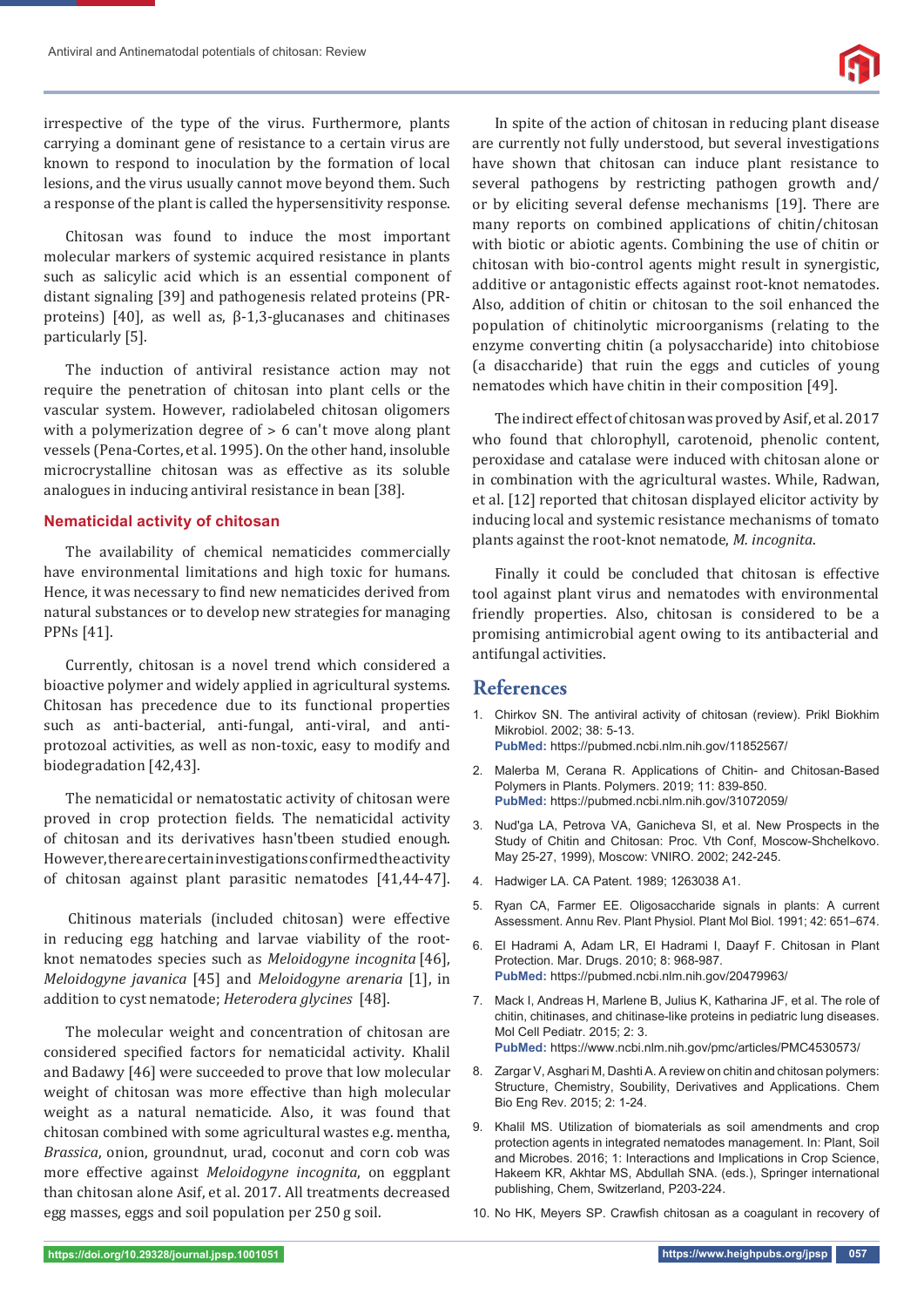

organic compounds from sea food processing streams. J Agric Food Chem. 1989; 37: 580–583.

- 11. Badawy MEI, Rabea EI. A biopolymer chitosan and its derivatives as promising antimicro-bial agents against plant pathogens and their applications in crop protection. Int J Carbohyd Chem. 2011; 29.
- 12. Radwan MA, Farrag SAA, Abu-Elamayem MM, Ahmed NS. Extraction, characterization, and nematicidal activity of chitin and chitosan derived from shrimp shell wastes. Biol Fertil Soils. 2012; 48: 463–468.
- 13. Younes I, Rinaudo M. Chitin and chitosan preparation from marine sources. Structure, properties and applications. Mar Drug. 2015; 13: 1133–1174. **PubMed:** https://pubmed.ncbi.nlm.nih.gov/25738328/
- 14. Madhavan P. Chitin Chitosan and their Novel Appications, Science Lecture Series, CIFT, Kochi. 1992.
- 15. Rinaudo M, Pavlov G, Desbrieres J. Influence of acetic acid concentration on the solubilization of chitosan. Polymer. 1999; 40: 7029–7032.
- 16. Rao S, Nyein MA, Trung T, Stevens WF. Optimum Parameters for Production of Chitinand Chitosan from Squilla (S. empusa). J Appl Poly Sci. 2007; 103: 3694–3700.
- 17. Auta M, Hameed BH. Coalesced chitosan activated carbon composite for batch and fixed-bed adsorption of cationic and anionic dyes. Colloids Surf. B Biointerf. 2013; 105: 199– 206. **PubMed:** https://www.ncbi.nlm.nih.gov/m/pubmed/23376092
- 18. Zhang D, Wang L, Zeng H, Rhimi B, Wang C. Novel polyethyleneimine functionalized chitosan–lignin composite sponge with nanowallnetwork structures for fast and efficient removal of HgIJII) ions from aqueous solution. Environ Sci. 2020; 7: 793–802.
- 19. Rabea EI, Badawy M, Stevens CV, Smagghe G, Steurbaut W. Chitosan as antimicrobial agent: applications and mode of action. Biomacromol. 2003; 4: 1457–1465. **PubMed:** https://pubmed.ncbi.nlm.nih.gov/14606868/
- 20. Bell AA, Hubbard JC, Liu L, Davis RM, Subbarao KV. Effects of chitin and chitosan on the incidence and severity of Fusarium yellows in celery. Plant Dis. 19978; 82: 322–328. **PubMed:** https://pubmed.ncbi.nlm.nih.gov/30856866/
- 21. Lafontaine JP, Benhamou N. Chitosan treatment: An emerging strategy for enhancing resistance of greenhouse tomato plants to infection by Fusarium oxysporum f. sp. radicis lycopersici. Biocontrol Sci Tech. 1996; 6: 111–124.
- 22. Laflamme P, Benhamou N, Bussieres G, Dessureault M. Differential effect of chitosan on root rot fungal pathogens in forest nurseries. Can J Bot. 2000; 77: 1460–1468.
- 23. Abd-El-Kareem F, Hagga WM. Chitosan and citral alone or in combination for controlling early blight disease of potato plants under field conditions. Res J Pharmaceut Biol Chem Sci. 2015; 54: 941-949.
- 24. El Ghaouth A, Arul J, Asselin A, Benhamou N. Antifungal activity of chitosan on post-harvest pathogens: induction of morphological and cytological alterations in Rhizopus stolonifer. Mycol Res. 1992; 96: 769–779.
- 25. Li B, Wang X, Chen RX, Huangfu WG, Xie GL. Antibacterial activity of chitosan solution against Xanthomonas pathogenic bacteria isolated from Euphorbia pulcherrima. Carbohyd Polym. 2008; 72: 287–292.
- 26. Mansilla AY, Albertengo L, Rodríguez MS, Debbaudt A, Zúñiga A, et al. Evidence on antimicrobial properties and mode of action of a chitosan obtained from crustacean exoskeletons on Pseudomonas syringae pv. tomato DC3000. Appl Microbiol Biotechnol. 2013; 9: 6957–6966. **PubMed:** https://pubmed.ncbi.nlm.nih.gov/23703326/
- 27. Kong M, Chen XG, Xing K, Park HJ. Antimicrobial properties of chitosan and mode of action: a state of the art review. Int J Food Microbiol. 2010; 144: 51–63.

**PubMed:** https://pubmed.ncbi.nlm.nih.gov/20951455/

- 28. Zargar V. Asghari M, Dashti A. A Review on Chitin and Chitosan Polymers: Structure, Chemistry, Solubility, Derivatives, and Applications. Chem BioEng Rev. 2015b; 2: 204–226.
- 29. Galed G, Fernandez-Valle M, Martınez A, Heras A, Reson M. Imaging 2004. Application of MRI to monitor the process of ripening and decay in citrus treated with chitosan solutions. Magnetic Resonance Imaging. 2004; 22: 127–137.
- 30. Kulikov SN, Chirkov SN. Il'ina AV, Lopatin SA, Varlamov VP. Effect of the Molecular Weight of Chitosan on Its Antiviral Activity in Plants. Applied Biochemistry and Microbiology. 2006; 42: 200–203.
- 31. Ryan CA. Oligosaccharides as recognition signals for the expression of defensive genes in plants. Biochem. 1988; 27: 8879–8883.
- 32. Shibuya N, Minami E. Oligosaccharide Signal ling for Defence Responses in Plant. Physiol Mol Plant Pathol. 2001; 59: 223–233.
- 33. Surguchova NA, Varitsev, Yu A, Chirkov SN. The Inhibition of Systemic Viral Infections in Potato and Tomato Plants by Chitosan Treatment. J Russ Phytopathol. Soc. 2000; 1: 59–62.
- 34. Chirkov SN, Surgucheva NA, Gamzazade AI, Abdulabekov IM, Pospieszny H. Relative Efficiency of Chitosan Derivatives in the Inhibition of Viral Infection of Plants. Dokl Akad Nauk. 1998; 360: 271– 273.
- 35. Pospieszny H, Giebel J. Peroxidase activity is related to the resistance against viruses induced by chitosan. In Chitin Enzymology; R. A. A. Muzzarelli, ed Grottammare. Atec Edizioni. 1996; 2: 379–383.
- 36. Pospieszny H, Struszczyk H, Chirkov SN, Atabekov JG, et al. Wirshaftsverlag NW. 1995; 246– 254.
- 37. Pospieszny H, Atabekov JG. Effect of chitosan on the hypersensitive reaction of bean to alfalfa mosaic virus. Plant Sci. 1989; 62: 29–31.
- 38. Pospieszny H, Chirkov S, Atabekov J. Induction of Antiviral Resistance in Plants by Chitosan. Plant Sci. 1991; 79: 63–68.
- 39. Sathiyambama M, Balasubramanian R. Chitosan induces resistance components in Arachis hypogaea against leaf rust caused by Puccinia arachidis Speg. Crop Protection. 1998; 17: 307–313.
- 40. Ryals JA, Urs H, Neuenschwander, Michael G Willits, Molina A, et al. Systemic Acquired Resistance. Plant Cell. 1996; 8:1809–1819. PubMed: https://pubmed.ncbi.nlm.nih.gov/12239363/
- 41. Fan Z, Qin Y, Liu S, Xing R, Yu H, et al. Chitosan oligosaccharide fluorinated derivative control root-knot nematode (Meloidogyne incognita) disease based on the multi-efficacy strategy. Marine Drugs. 2020; 18: 1-20.
- 42. Hassan O, Chang T. Chitosan for eco-friendly control of plant disease. Asian J. Plant Pathol. 2017; 11: 53-70.
- 43. Muxika A, Etxabide J, Uranga P, Guerrero K, de la Caba. Chitosan as a bioactive polymer: Processing, properties and applications. Int J Biol Macromol. 2017; 105: 1358–1368. **PubMed:** https://pubmed.ncbi.nlm.nih.gov/28735006/
- 44. El-Saedy MAM, Hammad SE, Awd Allah SFA. Nematicidal effect of abamectin, boron, chitosan, hydrogen peroxide and Bacillus thuringiensis against citrus nematode on Valencia orange trees. J Plant Sci Phytopathol. 2019; 3: 111-117.
- 45. El-Sayed SM, Mahdy ME. Effect of chitosan on root-knot nematode, Meloidogyne javanica on tomato plants. Int J Chem Tech Res. 2015; 7: 1985-1992.
- 46. Khalil MS, Badawy MEI. Nematicidal activity of a biopolymer chitosan at different molecular weights against root-knot nematode, Meloidogyne incognita. Plant Protection Sci. 2012; 48: 170-178.
- 47. Kalaiarasan P, Lakshmanan P, Rajendran G, Samiyappan R. Chitin and chitinolytic biocontrol agents for the management of root knot nematode, Meloidogyne arenaria in groundnut (Arachis hypogaea L.) cv. Co3. Indian J Nematol. 2006; 36: 181-186.